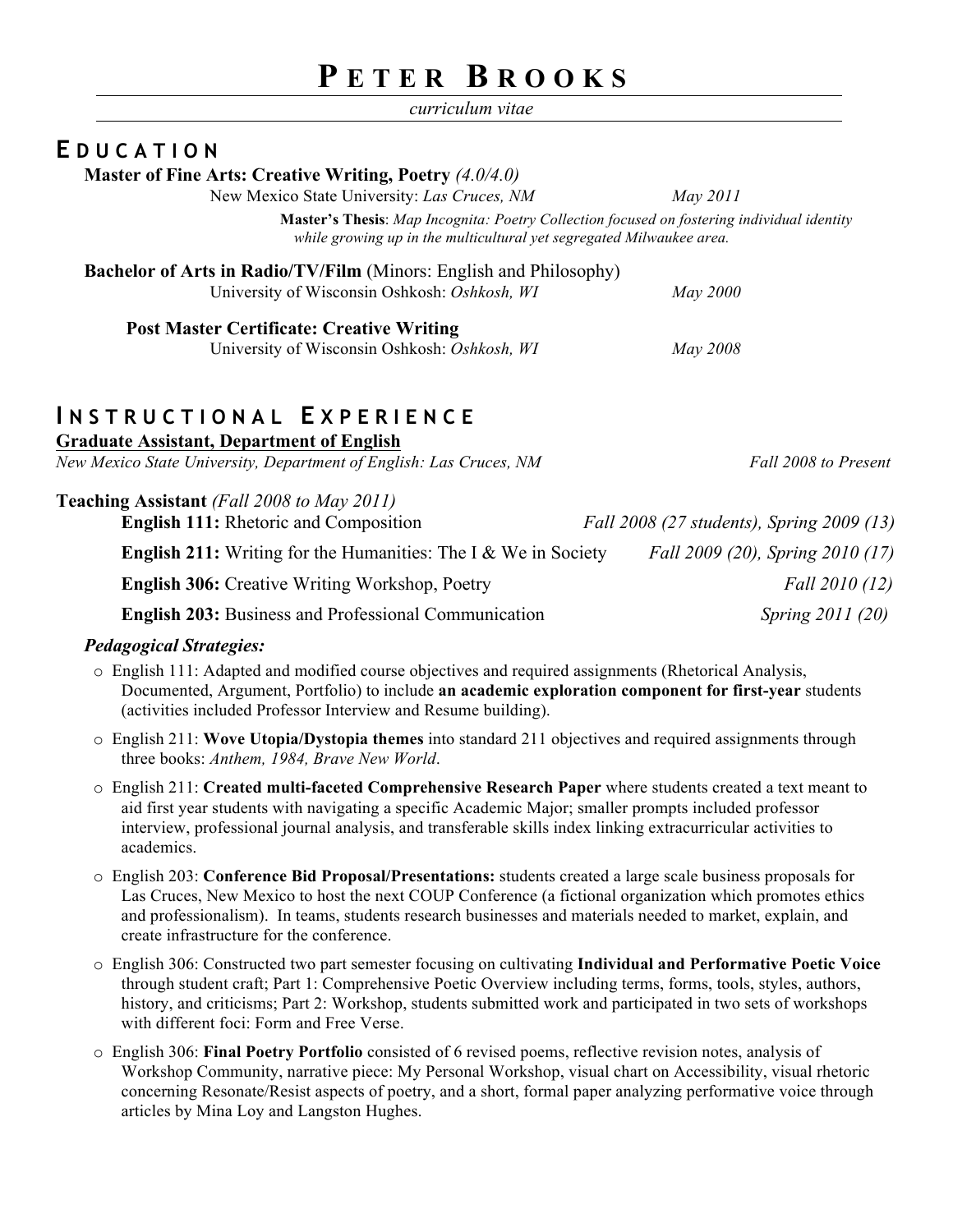- o All Courses: Scheduled **one on one individual conferences** to check-in on student's academic/personal wellness, confer applicable academic and campus resources, provide mid-semester academic feedback, and discuss student plan for major projects.
- o All Courses: Assign Written Daily Responses which allow students to provide informal reflection of regular reading assignments, questions on assignments and class expectations, and student to instructor feedback for **ongoing assessment of course direction.**
- o 211, 306, 203: Classes granted based upon **individual proposals** including syllabus set-up, assignment creation, additional book/reading selection, and projection of challenges/opportunities; all modifications work in conjunction with State, University, and Departmental outcomes.

#### **Online Coordinator/Consultant, Writing Center** *(Fall 2008 to May 2011)*

- o Online Writing Center Coordinator: Manage weekly writing submissions for asynchronous writing lab in conjunction with other consultants and supervisors; designed marketing promotions. *Fall 2010-Current*
- o Writing Center Consultant: Consulted students from varied academic backgrounds/experiences on writing assignments 4-6 hours weekly; participated in development and presentations. *Fall 2008-Current*

#### **Instructor, Writers in The Schools (WITS) Program** *(Spring 2009 to May 2011)*

- o Oñate High School, Advanced Placement Composition & Honors Literature classes: created a three-four week course to contrast rhetorical tools with poetic invention, provide instruction on the analysis of poetry, conducted weekly invention exercises to build vocabulary. *Spring 2009, Spring 2010, Fall 2010, Spring 2011*
- o Alma de Arte High School, Creative Writing Class: created a three week course to teach poetic voice, form, style, and invention; ran workshops and participated in student open mic events. *Fall 2009, Summer 2010*

# **P ROFESSIONAL D EVELOPMENT**

- o **Borderlands Writing Project Fellow:** Part of the *National Writing Project*, participated in a three week, writing and pedagogically intensive seminar which helped immerse me into topics such as Cultural Literacy, Performative Identity, and Pedagogical Assessment. In addition to creating a multi-modal, multi-genre final portfolio, presented a Teacher Inquiry Demonstration concerning Fostering Individual Student Identity & Cultivating Classroom Community through identity activities and writing reflections.
- o **Teaching Academy "Teaching for Scholars":** Semester long workshop included course objective design, syllabus development, teaching philosophy formation, peer-teaching observation, & weekly participation in seminars topics like social justice, classroom technology, student development, and colleague collaboration, *NMSU, Spring 2009*
- o **Teaching Academy "Peer Mentoring":** Semester long workshop included pedagogical book reports, class activity presentations, professor interviews, & weekly discussions on teaching successes/challenges, *NMSU, Fall 2008*
- o **English Department Instructional Texts Committee:** Participated in and provided ongoing feedback on texts for English 203 concerning a balance between comprehensive information and student affordability.
- o **Smarthinking.Com Online Tutor Training:** Participated in online, three week training course to gain experience working with asynchronous consultations on a variety of paper types: argumentative, lit-crit, creative.

## **C ONFERENCE P RESENTATIONS :**

- o "The New Harlem Renaissance: Exploration of Individual & Universal Voices." Poetic Pedagogical Project, Association of Writing Programs Conference 2011: *Washington, DC, Spring 2011*
- o "A Better Self-Therein: Performative Identity Constructed in Glee & Role Playing Games" English Graduate Student Organization (EGSO) Symposium, *NMSU, Fall 2010*
- o "H2o: Happiness to Others: The Poetry of Leadership" Wisconsin United Residence Hall Association Conference, **Keynote** and Presenter, *UW Eau Claire, February 2010*
- o "Wisdom from the Doctor: My Father's Thoughts on Leadership Identity" University of Wisconsin System Two Year Colleges Leadership Conference, **Keynote** and Presenter, *Wisconsin Dells, January 2010*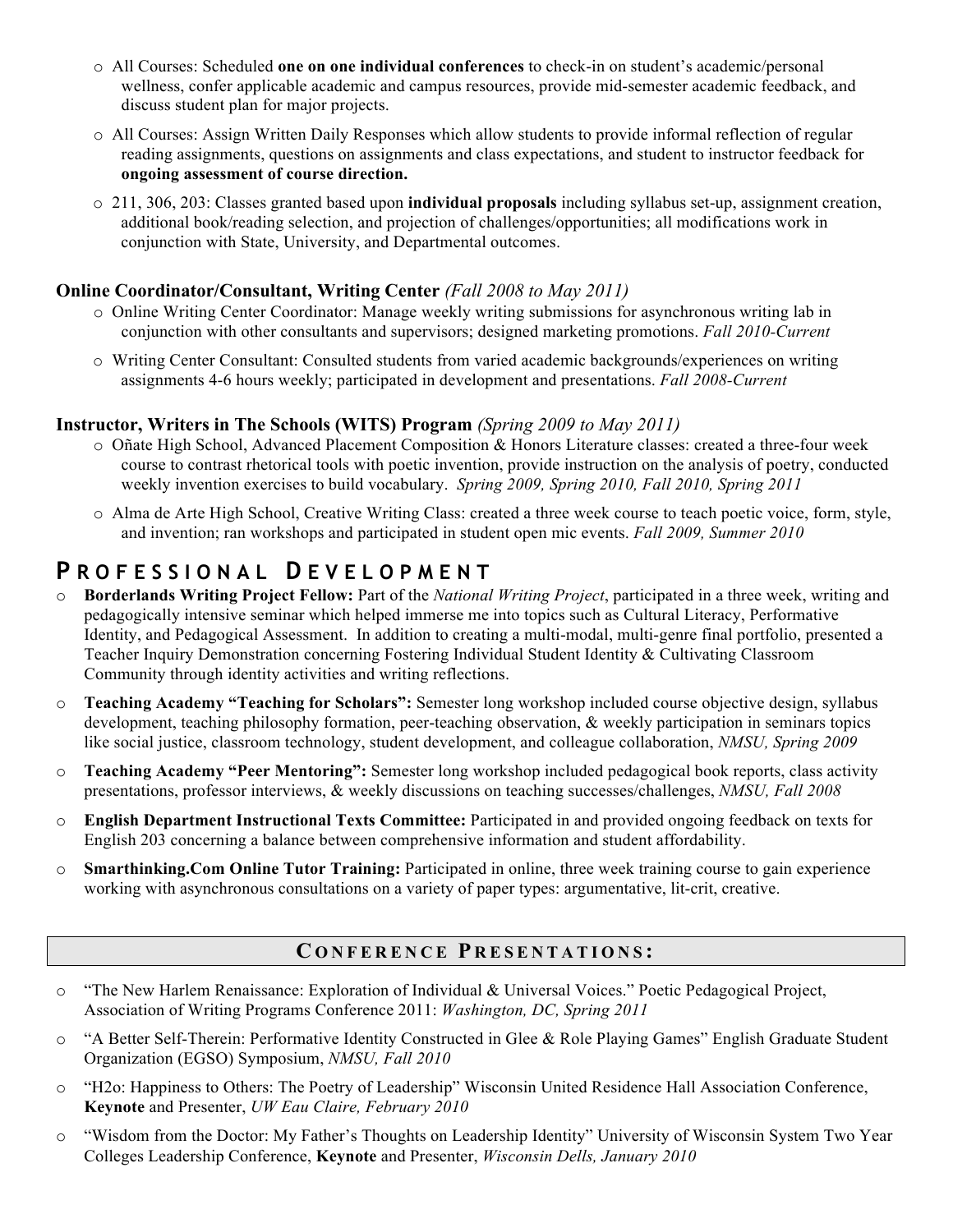- o "The Importance of Place: Creation, Appreciation, Exile, Reclamation" EGOS Symposium, *NMSU Fall 2009*
- o "Who Am I: Life as a Prose Poem" Multi-Genre Expansion/Contraction Pedagogical Project, Association of Writing Programs Conference 2009: *Chicago, Winter 2009*
- o "Memoirs of a Dorm Mom: Life on the Academic/Student Affairs Border" EGSO Symposium, *NMSU, Fall 2008*

# **P UBLICATIONS :**

- o OnMilwaukee.com Poetry Contest: 3rd Place "I Am, I Be" *(onmilwaukee.com/ent/articles/milwpoetrywinners.html)*
- o *Wisconsin Poets Calendar* contributor 2009-2011: "Finger Lickin' Romance", "Perfect Harmony", "Glass Ceiling"
- o "Future Leaders of Student Affairs: An Overview" UMR-ACUHO Newsletter Article *Spring 2008*
- o "Personal Architecture: Understanding, Improving, and Living in Your Inner House" UMR-ACUHO Newsletter Article *Fall 2007 (Awarded Best 'On The Personal Side' Article)*
- o "Breaking Ground...Again" UMR-ACUHO Newsletter Article *Summer 2007*
- o "Lessons from the Literary World: Schisms, Rules, & Uncle Olaf" UMR-ACUHO Newsletter Article *Spring 2007*
- o "Mentoring Dumbledore Style: Importance of Mentoring as Seen in Harry Potter" UMR-ACUHO Newsletter Article *Fall 2006 (Awarded Best 'Feature' Article)*
- o "Book Review: Orbiting the Giant Hairball" UMR-ACUHO Newsletter Article *Winter 2005*
- o "We Can Be Heroes...For More Than a Day" *Reslife.Net (www.reslife.net/html/so-now\_0907a.html)*

#### **E DITORIAL E XPERIENCE :**

- o *Paeideia 14*, Contributor: Assessment Consultant, *NMSU, Fall 2010*
- o *Puerto del Sol*, NMSU Literary Journal, Associate Editor: Poetry/Fiction/Non-Fiction, *NMSU, Fall 2009 - Current*
- o *Master's Thesis: "No Child Left Behind"* Consulting Editor on Graduate Paper, *Fall 2009*
- o *Comprehensive Counseling Reflection: "My Life"* Consulting Editor on Graduate Paper, *Fall 2009*
- o *The Fun Journal,* Tri-Editor: Poetry/Non-Fiction/Features, *(www.thefunjournal.com)*, *NMSU, Fall 2008 - Current*
- o *Paeideia 12*, Contributor: Teaching Activity & Peer Review Workshop Rubric, *NMSU, Fall 2009*

# **R E L ATED E XPERIENCE**

### **C OMMUNITY / A CADEMIC / MULTI- C ULTURAL I NVOLVEMENT :**

- o Harvest Writer's Festival/Hunger Benefit: **Administrative Coordinator and 'Grunt'**, *NMSU, Fall 2010*
- o A Night of Poetic Humor, Rio Grande Theater, **Reader**, *Las Cruces, NM, April 2010*
- o Andy Warhol Poetry Exhibit, Las Cruces Art Museum, **Reader**, *Las Cruces, NM, February 2010*
- o Abraham Lincoln Celebration, Branigan Cultural Center, **Reader**, *Las Cruces, NM, December 2009*
- o Harvest Writer's Festival/Hunger Benefit: **Administrative Coordinator and 'Grunt'**, *NMSU, Fall 2009*
- o Halloween Howl, EGSO Sponsored Tent, **Volunteer**, *NMSU, Fall 2008*
- o English Graduate Student Organization (EGSO) member, *NMSU, Fall 2008 to current*
- o M/MLA Conference *Milwaukee, WI Fall 2005*
- o English Department: English 101 Tutor for Students with Learning Disabilities, *UW Oshkosh Fall 1999*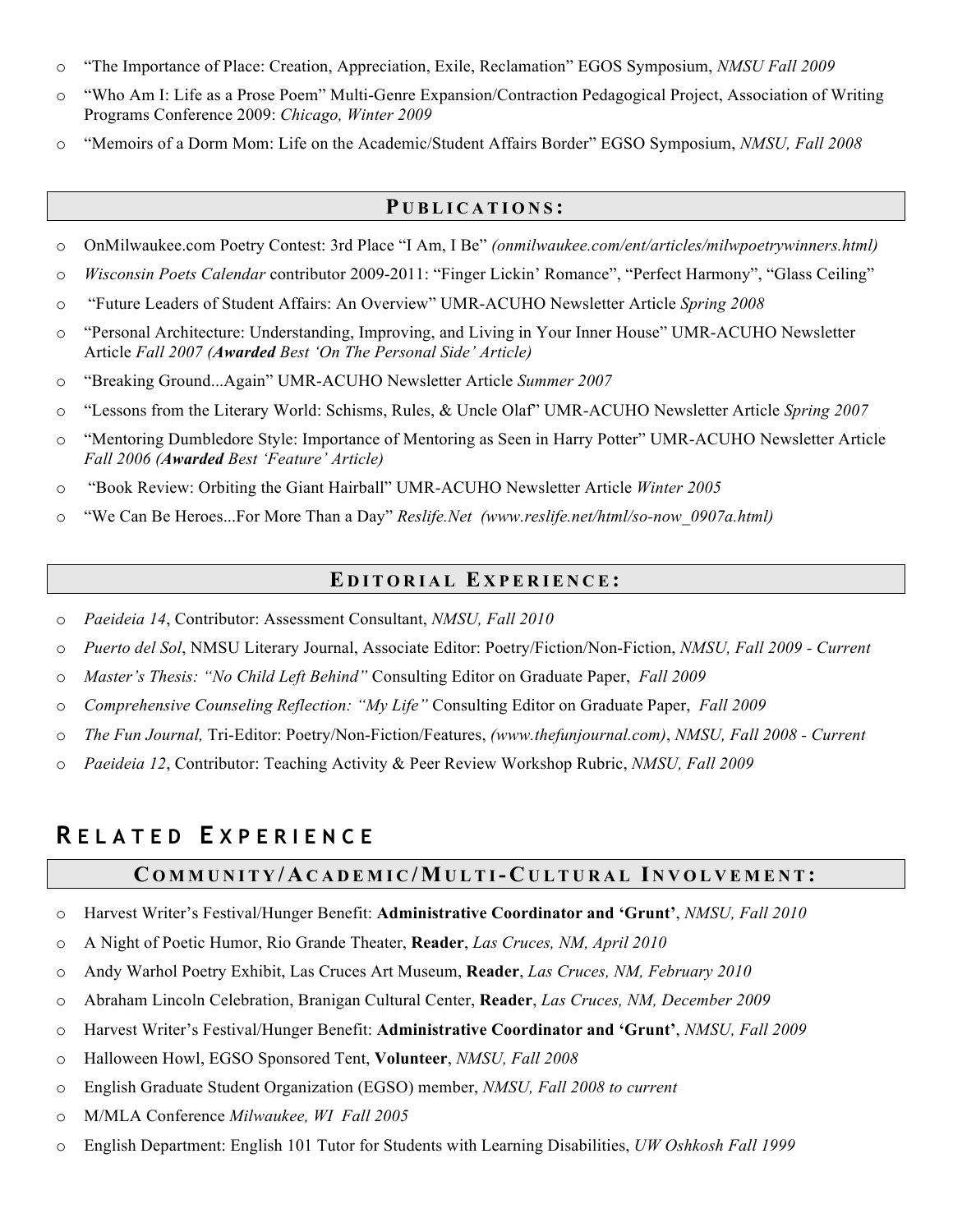# **KEYNOTE S PEAKING E XPERIENCE :**

- o Martin Luther King Jr. "Dream Out Loud Day" Keynote Speaker/Presenter, *UW Green Bay, January 2008*
- o UW Oshkosh Fall Leadership Camp Keynote Speaker *Fall 2007*
- o UW Green Bay Leadership Conference, Special Guest Presenter *Fall 2006*
- o GLACURH Leadership Conference 2005 Keynote Speaker *Fall 2005*
- o UW La Crosse Dynomite Leadership Conference, Opening Speaker & Presenter, *February 2005*
- o UW Stevens Point Leadership Training, Keynote Speaker & Presenter, *January 2004*
- o UW Milwaukee Night of Inspiration, Speaker *Spring 1998*

### **A CADEMIC HONORS / S CHOLARSHIPS :**

- o NMSU English Department: Ethics Activity, 3rd Place, *Spring 2011*
- o NMSU English Department Research and Creative Activities Award: The FUN Journal, *Fall 2010, 2009*

### **D ISTINCTIONS :**

- o **The FUN Journal Features Editor/Co-Creator, Fall 2008-Present:** *Started online journal to support creative writing aimed at publishing works which are positive, fun, engaging, and spirited.*
- o **NMSU Teaching Academy Star Recipient, Spring 2008:** *For completing over 100 hours of professional development.*
- o **Thursday Night POPS Creator/Coordinator Fall 2008-Present:** *Created weekly informal 'workshop' for NMSU graduate students with the objective of savoring the joy of pure creative writing.*
- o **Black Beret Poetry Award Winner Spring 2007:** *Departmentally recognized peer award for outstanding poetry*
- o **NACURH Gold Pin Award 2007:** *National recognition given to outstanding achievement and dedication to NACURH Inc. organization; given to only 8 recipients yearly.*
- o **USRH Advisor of the Year 2006**: *Departmentally recognized award given to an outstanding advisor.*
- o **Arizona State Devil's Advocate 'Apple Polisher' Honor 2002:** *Student award given to professional who has contributed to their academic and personal life; only given out to a small group of recipients yearly.*
- o **UW Oshkosh Outstanding Graduating Senior Award 2000:** *Distinction for students who had a well balanced undergraduate career; one of 20 recipients.*
- o **WURHA S.T.A.R. Award Recipient 2000:** *State recognition given to outstanding achievement and dedication to WURHA organization; only given to 8 recipients yearly.*
- o **Honorary Spirit Award UW Oshkosh Homecoming Fall 1995**: *Only student in UWO history to receive the spirit award.*

### **R EFERENCES :**

#### **Dr. Patricia Wojahn**

*Associate Department Head and Director of Writing Programs, Professor* New Mexico State University, English Department 575.646.2239 / pwojahn@nmsu.edu